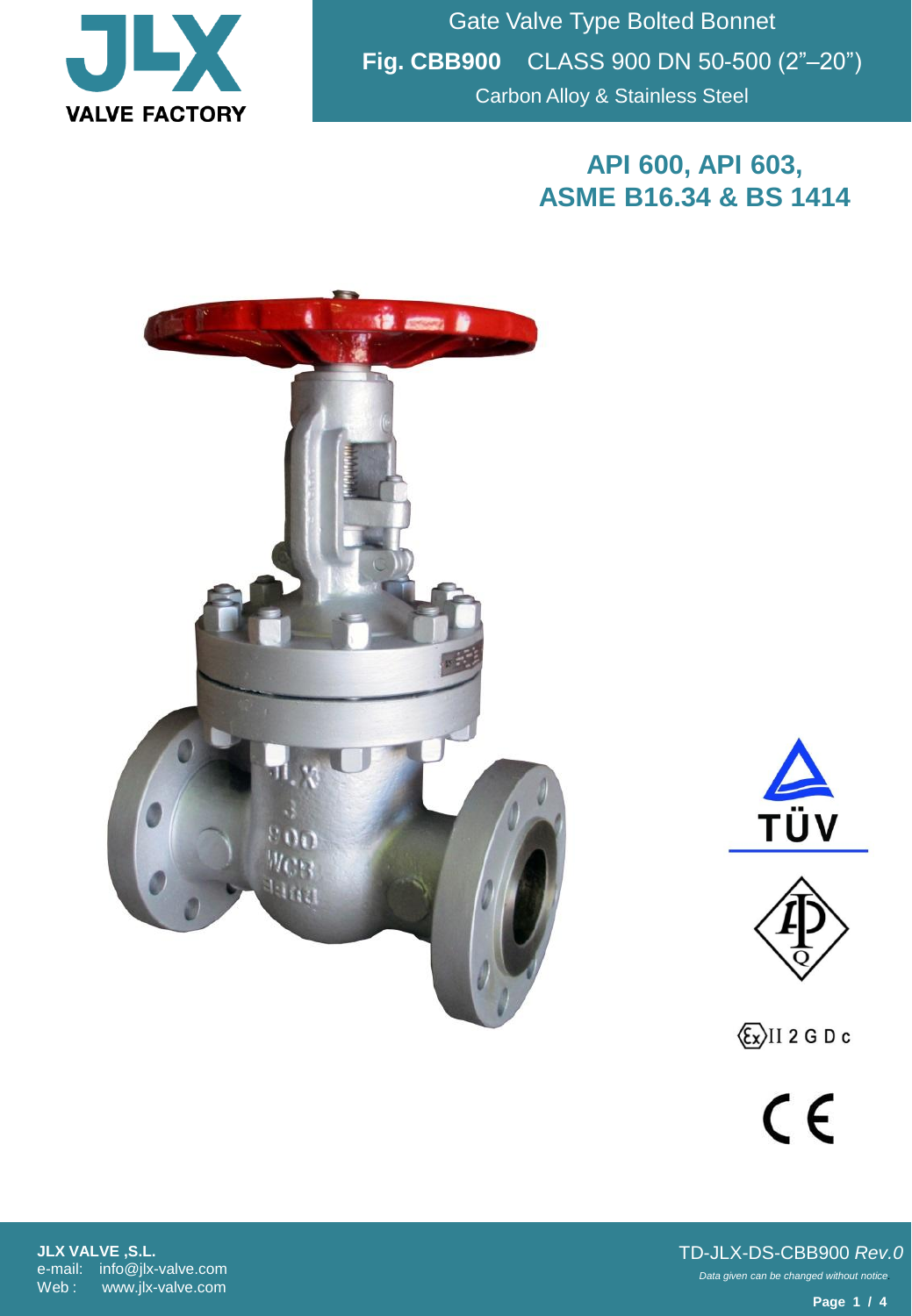

Gate Valve Type Bolted Bonnet **Fig. CBB900** CLASS 900 DN 50-500 (2"–20") Parts & Materials

| <b>Item</b>      | <b>Description</b>  | Material of construction* |                                 |                           |                               |  |  |  |
|------------------|---------------------|---------------------------|---------------------------------|---------------------------|-------------------------------|--|--|--|
|                  |                     | <b>Carbon Steel</b>       | <b>Carbon Steel (Low Temp.)</b> | <b>Alloy Steel</b>        | <b>Stainless Steel</b>        |  |  |  |
|                  | <b>Body</b>         | A 216 Gr.WCB              | A 352 Gr.LCB                    | A 217 Gr.C5               | A 351 Gr.CF8M                 |  |  |  |
| $\overline{2}$   | Bonnet              | A 216 Gr.WCB              | A 352 Gr.LCB                    | A 217 Gr.C5               | A 351 Gr.CF8M                 |  |  |  |
| 3                | Wedge               | A 216 Gr.WCB + ER410      | A 352 Gr.LCB + ER308            | A 217 Gr.C5 + ER410       | A 351 Gr.CF8M                 |  |  |  |
| 4                | Yoke                | A 216 Gr.WCB              | A 352 Gr.LCB                    | A 217 Gr.C5               | A 351 Gr.CF8M                 |  |  |  |
| 5                | <b>Stem</b>         | A 182 Gr. F6a             | A 182 Gr.F304                   | A 182 Gr. F6a             | A 182 Gr.F316                 |  |  |  |
| 6                | Seat Ring           | A 105 + Stellite          | A 182 Gr.F304                   | A 182 Gr.F6a + Stellite   | -----                         |  |  |  |
|                  | <b>Stem Nut</b>     | B 148 / A 439 Gr.D2       | B 148 / A 439 Gr.D2             | B 148 / A 439 Gr.D2       | B 148 / A 439 Gr.D2           |  |  |  |
| 8                | Backseat            | A182 Gr.F6a               | A182 Gr. F304                   | A 182 Gr.F6a              | $- - - - -$                   |  |  |  |
| 9                | Gland               | A 105                     | A 105                           | A 182 Gr.F6a              | A 182 Gr.F316                 |  |  |  |
| 10               | <b>Gland Flange</b> | A 105                     | A 105                           | A 105                     | A 182 Gr.F304                 |  |  |  |
| 11               | <b>Stem Packing</b> | Graphite                  | Graphite                        | Graphite                  | Graphite                      |  |  |  |
| 12               | Gasket              | SS304 / Graphite          | SS304 / Graphite                | SS304 / Graphite          | SS316 / Graphite              |  |  |  |
| 13               | Bonnet Bolt & Nut   | A 193 Gr.B7 / A 194 Gr.2H | A 193 Gr.B7 / A 194 Gr.2H       | A 193 Gr.B7 / A 194 Gr.2H | A 193 Gr.B7 / A 194 Gr.2H (3) |  |  |  |
| 14               | Eye Bolt & Nut      | A 193 Gr.B7 / A 194 Gr.2H | A 193 Gr.B7 / A 194 Gr.2H       | A 193 Gr.B7 / A 194 Gr.2H | A 193 Gr.B7 / A 194 Gr.2H     |  |  |  |
| 15               | <b>Handw</b> heel   | Carbon Steel              | <b>Carbon Steel</b>             | Carbon Steel              | <b>Carbon Steel</b>           |  |  |  |
| (3) Zinc coating |                     |                           |                                 |                           |                               |  |  |  |

*(3) Zinc coating*

*\* Standard constructions with Trim 8, 2 and 10, other options are available*

| <b>API 600</b> | <b>Nominal Trim</b>      | <b>Stem</b>  | <b>Seating Surface Body/Wedge</b> |  |
|----------------|--------------------------|--------------|-----------------------------------|--|
| Trim No.       |                          | Backseat (1) |                                   |  |
| 1              | F <sub>6</sub>           |              | 13Cr                              |  |
| $\overline{2}$ | 304                      | 18Cr-8Ni     | 18Cr-8Ni                          |  |
| 3              | F310                     | 25Cr-20Ni    | 25Cr-20Ni                         |  |
| $\overline{4}$ | Hard F6                  | 13Cr         | Hard 13Cr                         |  |
| 5              | <b>Hardfaced</b>         | 13Cr         | Co-Cr $A(2)$                      |  |
| 5A             | <b>Hardfaced</b>         | 13Cr         | Ni-Cr                             |  |
| 6              | F6 and Cu-Ni             | 13Cr         | 13Cr and Cu-Ni                    |  |
| $\overline{7}$ | F6 and Hard F6<br>13Cr   |              | 13Cr and Hard 13Cr                |  |
| 8              | F6 and Hardfaced         | 13Cr         | 13Cr and Co-Cr A (2)              |  |
| 8A             | F6 and Hardfaced<br>13Cr |              | 13Cr and Ni-Cr                    |  |
| 9              | Monel                    | Ni-Cu Alloy  | Ni-Cu Alloy                       |  |
| 10             | 316<br>18Cr-8Ni-Mo       |              | 18Cr-8Ni-Mo                       |  |
| 11             | Monel and Hardfaced      | Ni-Cu Alloy  | Ni-Cu Alloy and Trim 5 or 5A      |  |
| 12             | 316 and Hardfaced        | 18Cr-8Ni-Mo  | 18Cr-8Ni-Mo and Trim 5 or 5A      |  |
| 13             | Alloy 20                 | 19Cr-29Ni    | 19Cr-29Ni                         |  |
| 14             | Alloy 20 and Hardfaced   |              | 19Cr-29Ni and Trim 5 or 5A        |  |
| 15             | <b>Hardfaced</b>         | 18Cr-8Ni     | $Co-Cr A(2)$                      |  |
| 16             | <b>Hardfaced</b>         | 18Cr-8Ni-Mo  | Co-Cr $A(2)$                      |  |
| 17             | <b>Hardfaced</b>         | 18Cr-10Ni-Cb | Co-Cr $A(2)$                      |  |
| 18             | <b>Hardfaced</b>         | 19Cr-29Ni    | $Co-Cr A(2)$                      |  |



*(1) and small internal parts that normally contact the service fluid*

*(2) Trademark material Stellite 6*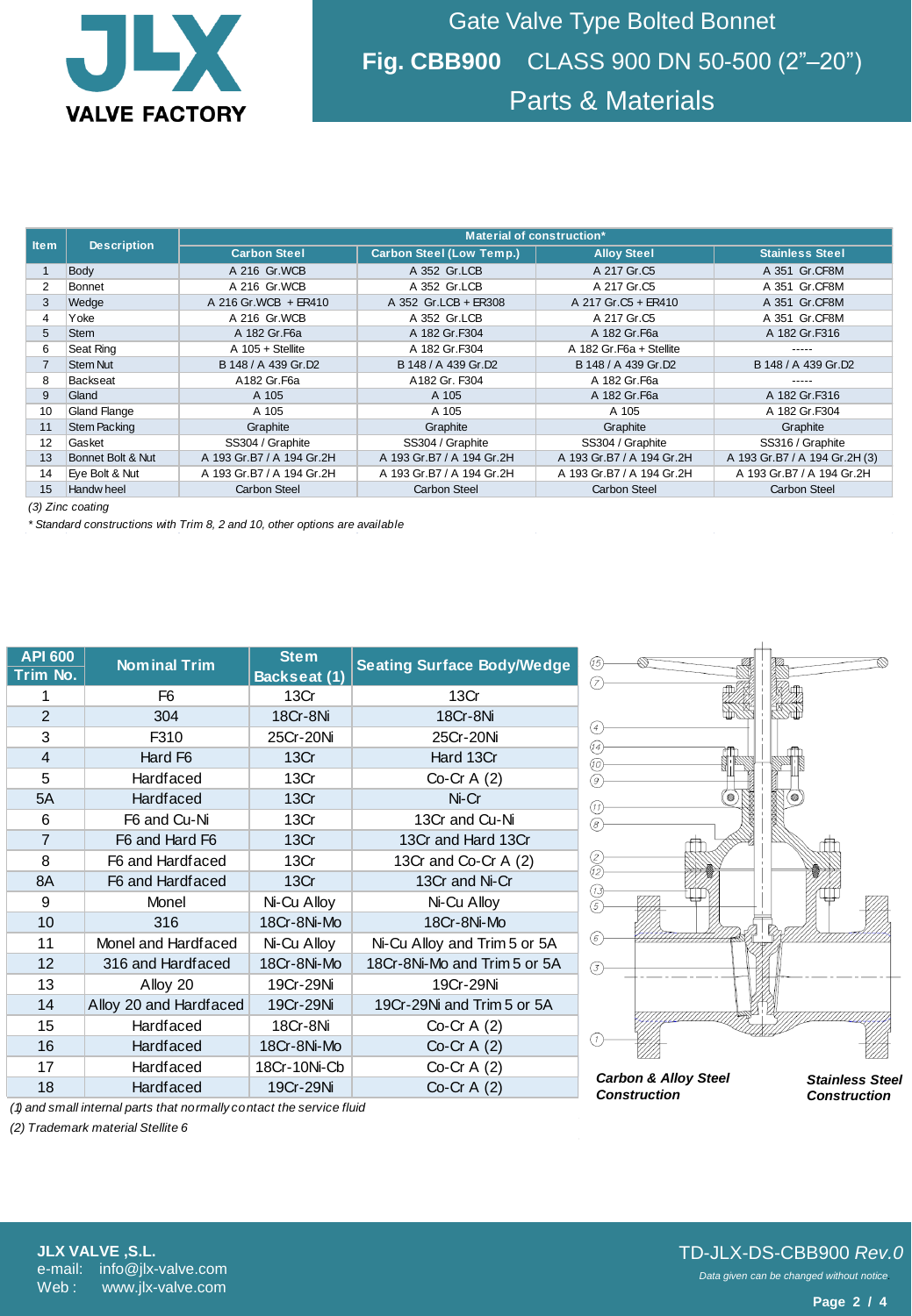

Gate Valve Type Bolted Bonnet **Fig. CBB900** CLASS 900 DN 50-500 (2"–20") **Dimensions** 



| <b>DN</b>           | A (RF/BW) | в    | ØC  | <b>WEIGHT</b> |
|---------------------|-----------|------|-----|---------------|
| 50(2")              | 368       | 547  | 300 | 90            |
| 65 $(2\frac{1}{2})$ | 419       | 700  | 350 | 110           |
| 80(3")              | 381       | 648  | 400 | 123           |
| 100(4")             | 457       | 729  | 450 | 148           |
| 125(5")             | 559       | 890  | 500 | 280           |
| 150(6")             | 610       | 1041 | 560 | 420           |
| 200(8")             | 737       | 1260 | 460 | 650           |
| 250 (10")           | 838       | 1590 | 610 | 1160          |
| 300(12")            | 965       | 1795 | 610 | 1700          |
| 350 (14")           | 1029      | 2025 | 760 | 2300          |
| 400 (16")           | 1130      | 2170 | 760 | 2750          |
| 450 (18")           | 1219      | 2345 | 760 | 3120          |
| 500 (20")           | 1321      | 2610 | 760 | 3550          |

*(\*) Dimensions in mm and weight in kg For other sizes consult to the technical department.*

**JLX VALVE ,S.L.** e-mail: info@jlx-valve.com Web: www.jlx-valve.com

## *Data given can be changed without notice.* TD-JLX-DS-CBB900 *Rev.0*

**Page 3 / 4**